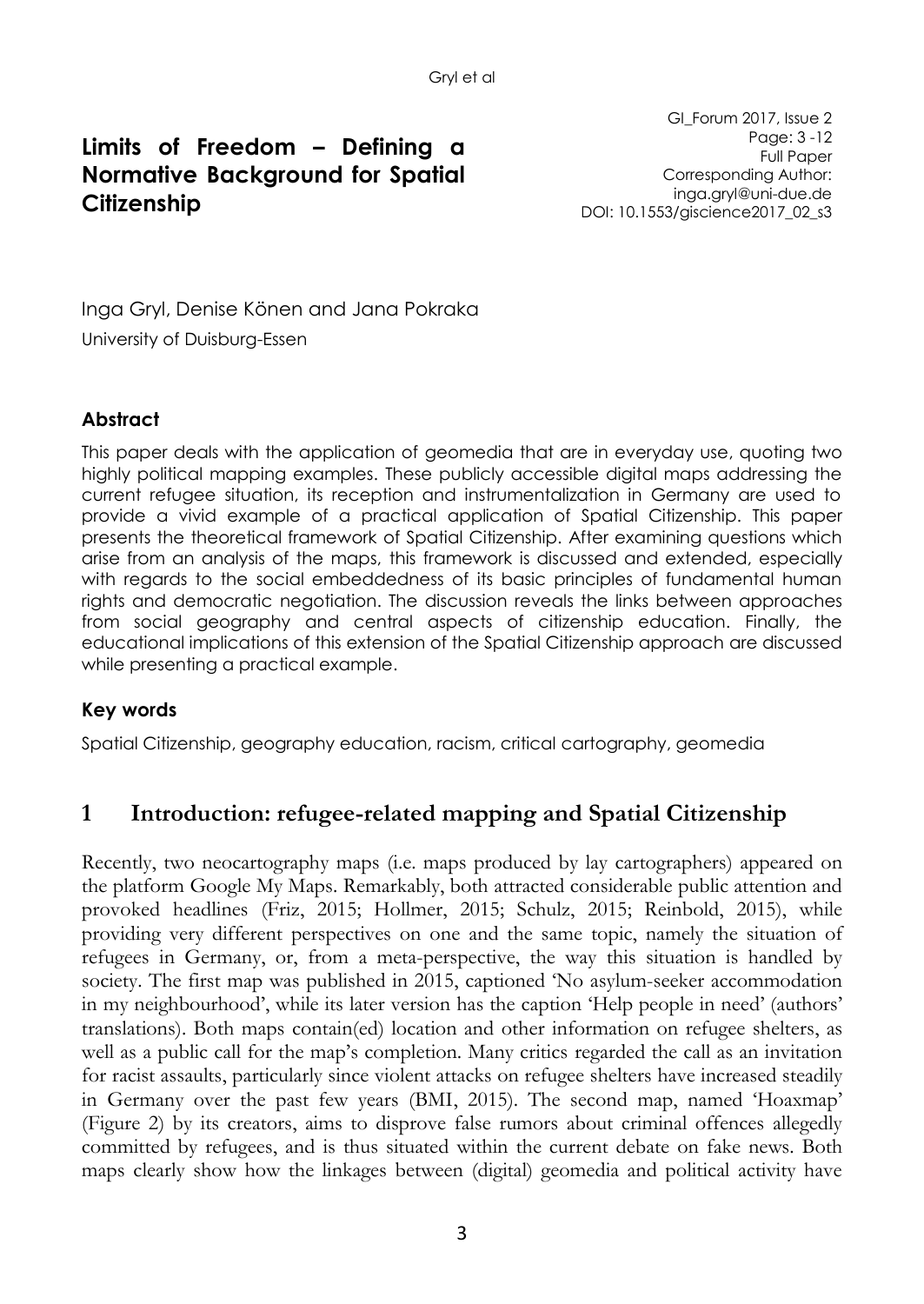entered everyday life.

When it comes to geomedia education, these linkages require a closer look. Within this paper, the Spatial Citizenship approach (Gryl & Jekel, 2012; Jekel et al., 2015), which aims to promote the participation of mature citizens (see Section 3 below) in social communication and decision-making processes by competitive web-based geomedia production, is used as a theoretical as well as an applied framework to analyse the maps and the corresponding practices. We will argue that, despite the clear link between both maps and societal and political issues, only one of the maps meets the criteria inherent in Spatial Citizenship, which is based on fundamental human rights and democracy (Schulze et al. 2015). Taking a closer look at the two examples (Section 2), we will enrich the theoretical basis of the Spatial Citizenship approach (briefly explained in Section 3) concerning human rights and the term 'democratic negotiation' (Section 4). Finally, we will apply this theoretical framework within a practically-approved learning environment (Section 5).

### **2 Setting the scene: two examples of the everyday use of geomedia**

The first of the two examples presented here is the 'Nazi map' (Figure 1), the original stated intention of which was to reveal the amount of refugee accommodation in Germany. According to the map's description, a contribution to the map's content was possible by sending an e-mail to its editors. The map could be shared over social media; disseminating it thus posed a potential risk to inhabitants of refugee shelters by providing sensitive data, such as the number and sex of the refugees being housed. After massive public protests, Google finally blocked access to the map (see Zeit Online 2015). In response, a new map with almost identical content was launched, under the heading 'Help people in need'. In view of the map's description ('We will accept updates of the map "No asylum-seeker accommodation in my neighborhood";' authors' translation) and the mainly pejorative descriptions of the individual homes and their inhabitants, it is clear that the intentions of both versions are the same. The modes of expansion and distribution also remain identical. It is obvious that this map follows a political strategy using design and geoweb options in an attention-seeking and emotive manner, trying to convince people of the alleged acceptability of a nationalistic or xenophobic mindset, and potentially encouraging violent action in response. Therefore, we regard the name 'Nazi map' as justified.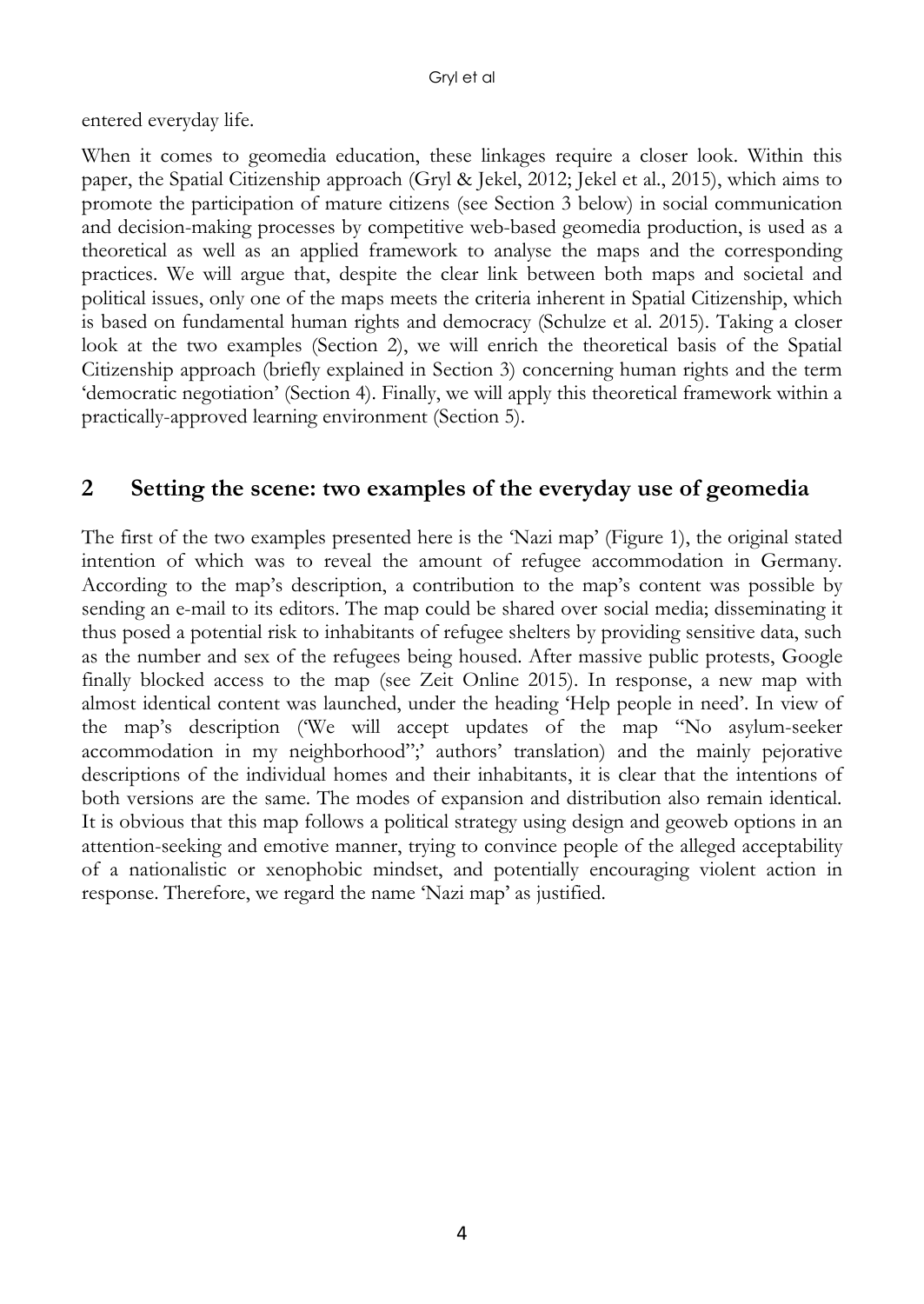Gryl et al



**Figure 1:** 'Nazi map', with one derogatory comment of many, saying: 'Guesthouse Dübner becomes an asylum honky-tonk' (Google Maps Screenshot[\)https://www.google.com/maps/d/u/0/viewer?mid=z0RwXmZ9W1FI.k5Q5YrMM3Bf8,](https://www.google.com/maps/d/u/0/viewer?mid=z0RwXmZ9W1FI.k5Q5YrMM3Bf8) 17.08.2015).

With the emergence of a multiplicity of public communication channels and sources of information, counter-mapping is not only a map-based form of communication against the dominant spatial construction of the powerful (Peluso, 1995) but also a useful instrument against the dominant societal constructions of space (Albernathy ,2017). In this context, we see the 'Hoaxmap' (Figure 2) from 2016 as a fine example of counter-mapping to challenge the feelings of threat and fear which the authors of the 'Nazi map' try to evoke. Contrasting with the multitude of rumors about crimes committed by refugees which are shared and duplicated on the Internet, particularly through social networks, the Hoaxmap was developed primarily in order to disprove the scattered rumors. The Hoaxmap shows where a criminal offence is said to have been committed and gives a link to a rectification report, mostly in the form of a regional (or sometimes national) press article. Information is added to this project via Twitter or e-mail. This example of refugee-related mapping shows how political awareness can help to handle new societal, media-linked challenges brought about by information technologies. Influencing the debate requires the mature application of those technologies themselves.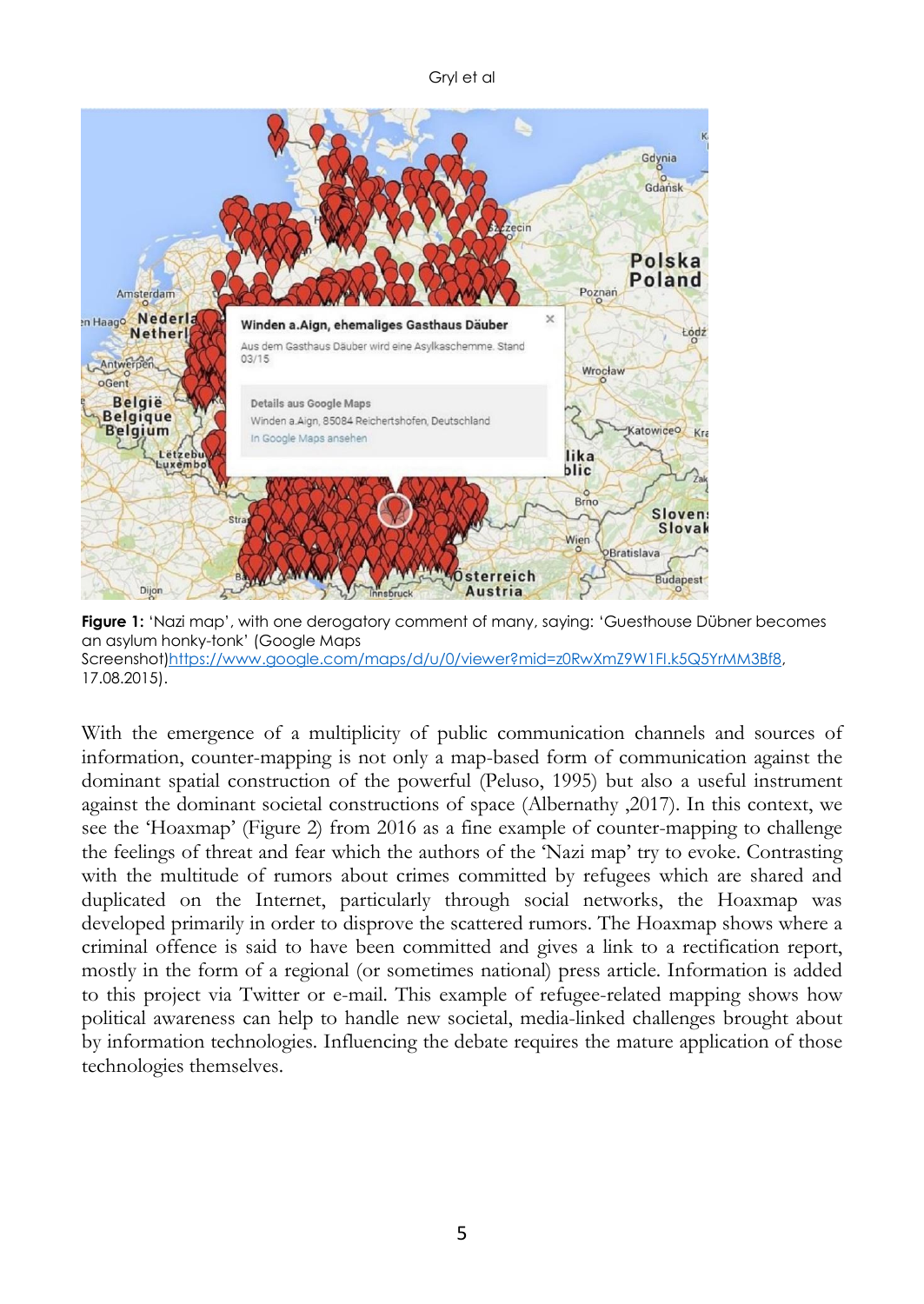Gryl et al



**Figure 2:** 'Hoaxmap', with one exemplary comment saying: 'rumor: 10-year-old girl raped by refugees on her way to school, 9.12.2015, Treuchtlingen, category. Rape. Here disproved (link to press source).' (Screenshot [http://hoaxmap.org,](http://hoaxmap.org/) 09.01.2017).

## **3 Framework: utilizing geomedia with a Spatial Citizenship approach**

Education for Spatial Citizenship should provide students with the means to deconstruct cartographers' intentions that become visible in geomedia representations, as in the 'Nazi map', as well as to produce counter-maps that provide alternative scenarios, as in the 'Hoaxmap'. More generally speaking, the aim of Spatial Citizenship (Gryl & Jekel, 2012; Jekel et al., 2015) is to enable every citizen to maturely appropriate public spaces and participate in spatial formation processes with the help of (digital) geomedia technologies while taking part in public spatial decision-making processes. Maturity, here, refers to the ability to act autonomously, to reflect critically upon given (e.g. social, political, economic) structures and processes; it also refers to being capable of self-determination and, if necessary, to being able to act in opposition to existing, anti-democratic tendencies (Adorno, 1971). In this context, utilizing geomedia to keep up with changing forms of (political) participation (Bennett et al.,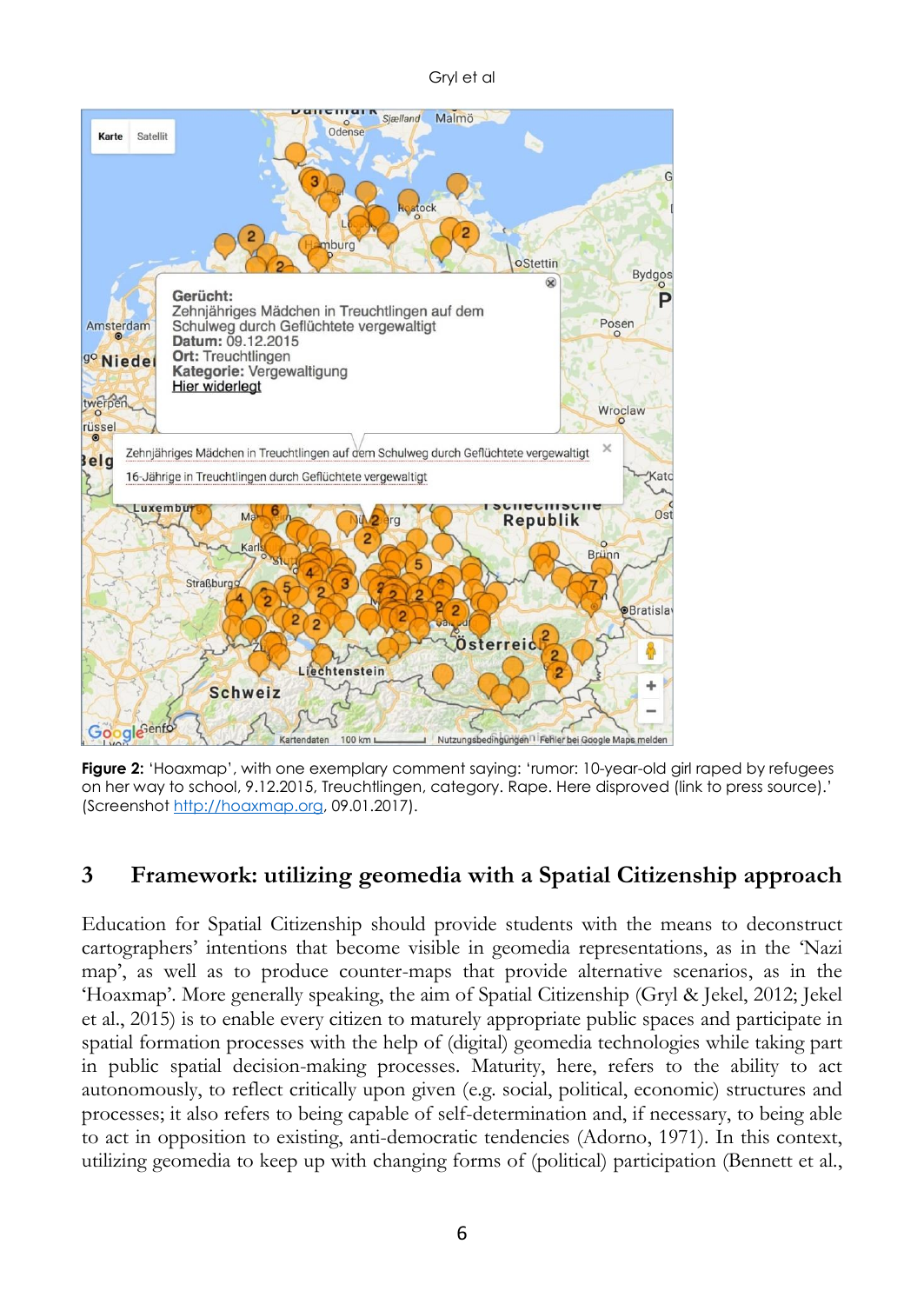2009) means not only to consume but also to produce georeferenced content, therefore taking part in shaping everyday spaces. These spaces, according to social geography (Lefebvre, 1993), are products of individuals' and institutions' constructions, attached with meaning in order to secure control and power relations. Simple web-mapping tools, which we regard – despite the complexity of the term (see Gryl et al., 2017, forthcoming) – as a type of geomedia, are the adequate instruments to produce competitive, web-distributable maps and counter-maps, rather than traditional GIS. Geomedia in this sense are tools of lay cartography and allow Spatial Citizenship to be open to literally every citizen (Gryl & Jekel, 2012). Citizenship hereby takes place within fluid entities, such as web 2.0 communities, rather than normative entities, such as nation states.

In this context, education for Spatial Citizenship (Jekel et al., 2015; Schulze et al., 2015) educates students in the following dimensions of geomedia-related competencies: (a) technology & methodology; (b) reflection & reflexivity; (c) communication, participation & negotiation (Jekel et al., 2015). As illustrated in relation to the theories above, these dimensions are embedded within a spatial domain, which involves an understanding of the social construction of space, and in a citizenship education domain focusing on participatory, activist competencies and maturity (e.g. Weißeno et al., 2009; Bennett et al., 2009).

The – to us – moral superiority of the 'Hoaxmap' does not exclude it from being seen as intentionally driven. It can thus be an object of deliberate analysis using deconstruction principles. However, although both maps seek to convince others of their viewpoint of reality through the use of digital geomedia, this does not make the 'Nazi map' a product of Spatial Citizenship, because it does not follow the basic principles of democratic negotiation and fundamental human rights that are key to this approach. Section 4 will illustrate and further elaborate on these principles.

# **4 Theoretical consolidation: democratic principles and human rights as the basis of the Spatial Citizenship approach**

The two examples illustrate clearly that map-making is a highly political activity, and the term 'citizenship' in the Spatial Citizenship approach underlines this observation. However, despite the variety of spatial interests, perspectives on space and therefore meanings attached to space, and in spite of all the openness in the negotiation process and the utilization of map design to argue a position and convince others, there are strict borders when it comes to being a Spatial Citizen. These borders are democratic principles of negotiation and the fundamental human rights that must be maintained (Pokraka et al., 2016; Schulze et al., 2015). While the 'Hoaxmap' is driven by these conditions, the 'Nazi map' is definitely not; it is therefore not an example of Spatial Citizenship, although its producers were able to raise public attention through the mapping. Spatial Citizenship falls squarely within political education as it follows normative guidelines that form the basis of a societal coexistence and human dignity. At the same time, it provides openness, allowing the shaping and altering of societies as well. As such, the approach follows an ideal of humanist education (Liessmann, 2011), not a praxis of neoliberal education that would focus on the preservation of systems and, concomitantly, of potential inequalities. For a humanist orientation, a certain focus is needed for the fuzzy term 'democracy'.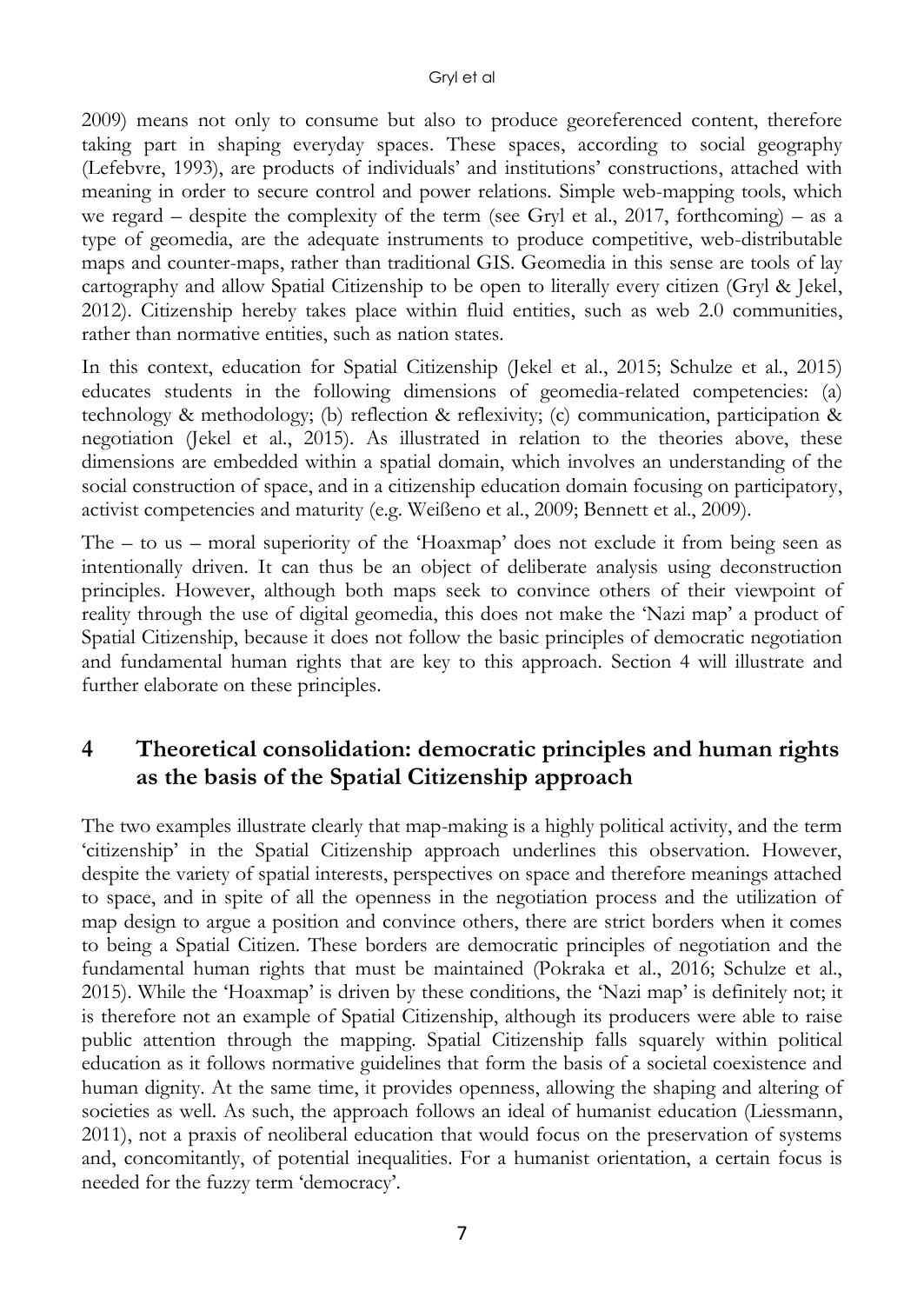A formal definition of 'democracy' is a political system in which power is exercised by the public. However, this power is generally limited, as equality of participation in decisionmaking processes is not a given (as examples such as lobbyism and pressure of wealth illustrate). By contrast, Spatial Citizenship – though it may take place within formal education – is not bound to a certain nation state but is exercised within fluid communities which are formed around a certain spatio-political issue, for instance on the web. While direct democracy is limited within most formal political systems, its principles – openness to everyone (going beyond the right to vote), discussion and negotiation (the principles of 'post-industrial democracies' in Bennett et al., 2009, p. 106) – are addressed in Spatial Citizenship. Within this approach, 'participation' refers to higher steps on the ladder of participation, i.e. processes that involve appropriation of power in decision-making processes instead of alibi-participation (Hart, 1997), involving maturity (Adorno, 1971), emancipation (Habermas, 1970) and change, based on reflexivity (Luhmann, 1998). To fulfill this aim, Spatial Citizenship has by and large to leave formal participation paths and look instead at grassroots participation (Elwood & Mitchell, 2013).

In order to avoid humans being harmed, fundamental human rights have to be the basis of Spatial Citizenship in guiding the desired participation. This includes a balancing act between controversy (a principle of political education, see e.g. Grammes, 2005) and normative humanity. To achieve this, the Universal Declaration of Human Rights (UDHR) of the United Nations is a reasonable foundation (Pokraka et al., 2016), as it is accepted by most UN members, and its international recognition has increased (although it is not necessarily effective in national law) (Riedel, 2004). We deliberately do not regard religiously branded models of 'universal' human (or, should we say, 'men's') rights, such as the Arab Charter on Human Rights, as acceptable alternatives. The Arab Charter, for instance, says

Men and women are equal in human dignity, in rights and in duties, within the framework of the positive discrimination established in favor of women by Islamic Shari'a and other divine laws, legislation and international instruments. Consequently, each State Party to the present Charter shall undertake all necessary measures to guarantee the effective equality between men and women. (Arab Charter on Human Rights 2006, p. 151).

In labelling the unequal treatment of men and women in reference to Shari'a a 'positive discrimination', a euphemism is created. Further International Conventions such as the one on the Elimination of all forms of Racial Discrimination (CERD) consolidate, by contrast, the ideas of the UDHR. Obviously, the 'Nazi map' offends the principles of both documents, particularly Article 2 of the UDHR, banning discrimination.

We understand that all participation processes involve dilemmas, because positive outcomes for some may be negative ones for others. This, however, is basic to democracy. We are also aware that one dilemma of democracy is that it may legally undermine itself (Wirsching, 2016). Likewise, acting on a legal basis is no guarantee of ethical action. For instance, many political decisions made in the refugee debate are based not just on human rights but on economic interests too, and foster the maintaining of a certain standard of living for the nation-state's own inhabitants more than securing the refugees' lives. Furthermore, globalization is driven mainly by a neoliberal ideal of market mobility, not by supranational agreements that would enable the mobility of humans beyond the economic interest of the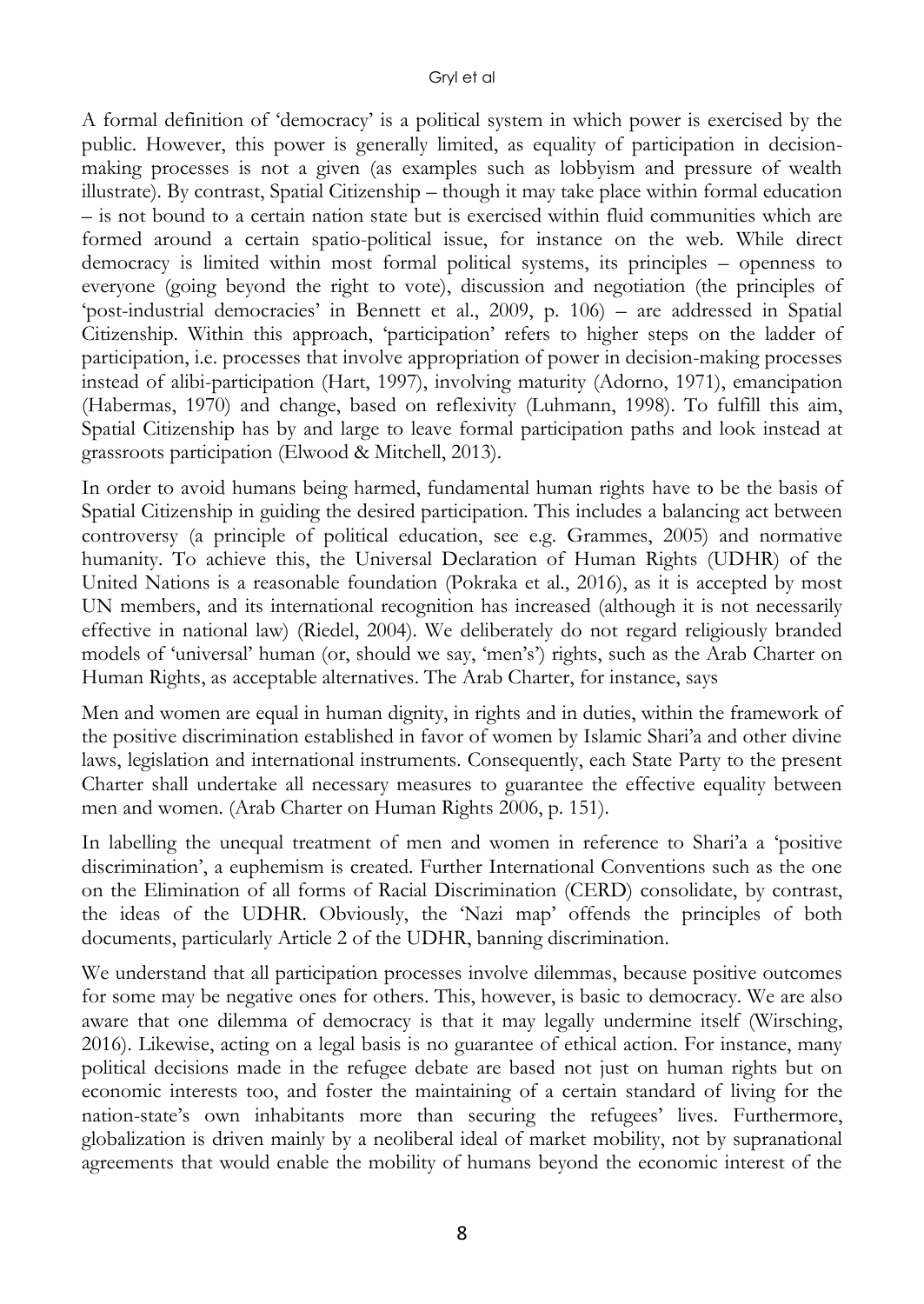most powerful stakeholders. We know, too, that war deliberately plays with human life (particularly among the civilian population) in order to exercise pressure on political opponents (Münkler, 2002). But suppression and racism are not adequate responses to this violent situation and international political challenge. In contrast, the 'Hoaxmap' is an example of Spatial Citizenship driven by awareness of human dignity, equal human rights, reflexivity and rationality.

In sum, we can say that Spatial Citizenship – despite its aims to reshape society and socially constructed rules, and to promote dialogue and controversies on a communicative level – is not free from the normative principles that enable societal coexistence. This is the inevitable basis for its orientation towards non-violence in both communication and action. Thus, it faces the same principles as citizenship education does, which is also and necessarily not without moral principles (Johnson & Morris 2010). Using the Spatial Citizenship approach means being aware of its strict limits while exploiting freedom on this basis. This includes being explicit regarding the limitations and precise basis of Spatial Citizenship, as well as the opportunities it affords when teaching learners to become Spatial Citizens. By taking a metaperspective, these conscious limitations of freedom should be regarded as an opportunity for reflexivity.

As Spatial Citizenship is an educational approach, a deeper perspective on human rights and democratic principles should influence its application in the classroom. The following section will provide a practical example of how this might be achieved.

## **5 Educational implications: practical ideas and reflection**

The learning environment described here utilizes the 'Nazi map' and the 'Hoax map', with a particular focus on the normative background of Spatial Citizenship. It was conducted with prospective teachers for primary social and science education in a seminar called 'Society and Space' at the University of Duisburg-Essen.

Bearing Spatial Citizenship's normative principles in mind, through a process of deconstruction the 'Nazi map' can be thematized in Geography classes to reveal its producers' cover-up tactics. Critical and reflexive map-reading skills in particular are needed, due to the re-contextualization and renaming of the map. Furthermore, the map is to be decoded as a tool to convince the undecided and thoughtless. Deconstruction as a methodological starting point for talking about the 'Nazi map' in Geography teaching follows Harley's corresponding theory (1989). The focus of the seminar lies in the deconstruction of the map's alleged call for help; the aim is that the students should reach an understanding that this is a way of securing the map's continued existence, despite its repeated deletion, and that the call for help is therefore a means of continuing to gather information on refugees' shelters that may be used to harm their inhabitants.

Both the 'Nazi map' and the 'Hoaxmap' were analysed in the seminar, after an introduction to the media discourse around refugees in Germany that has recently (since New Year's Eve 2015) shifted from 'Willkommenskultur' [welcoming culture] towards more hostile utterances, even in mainstream public discourse.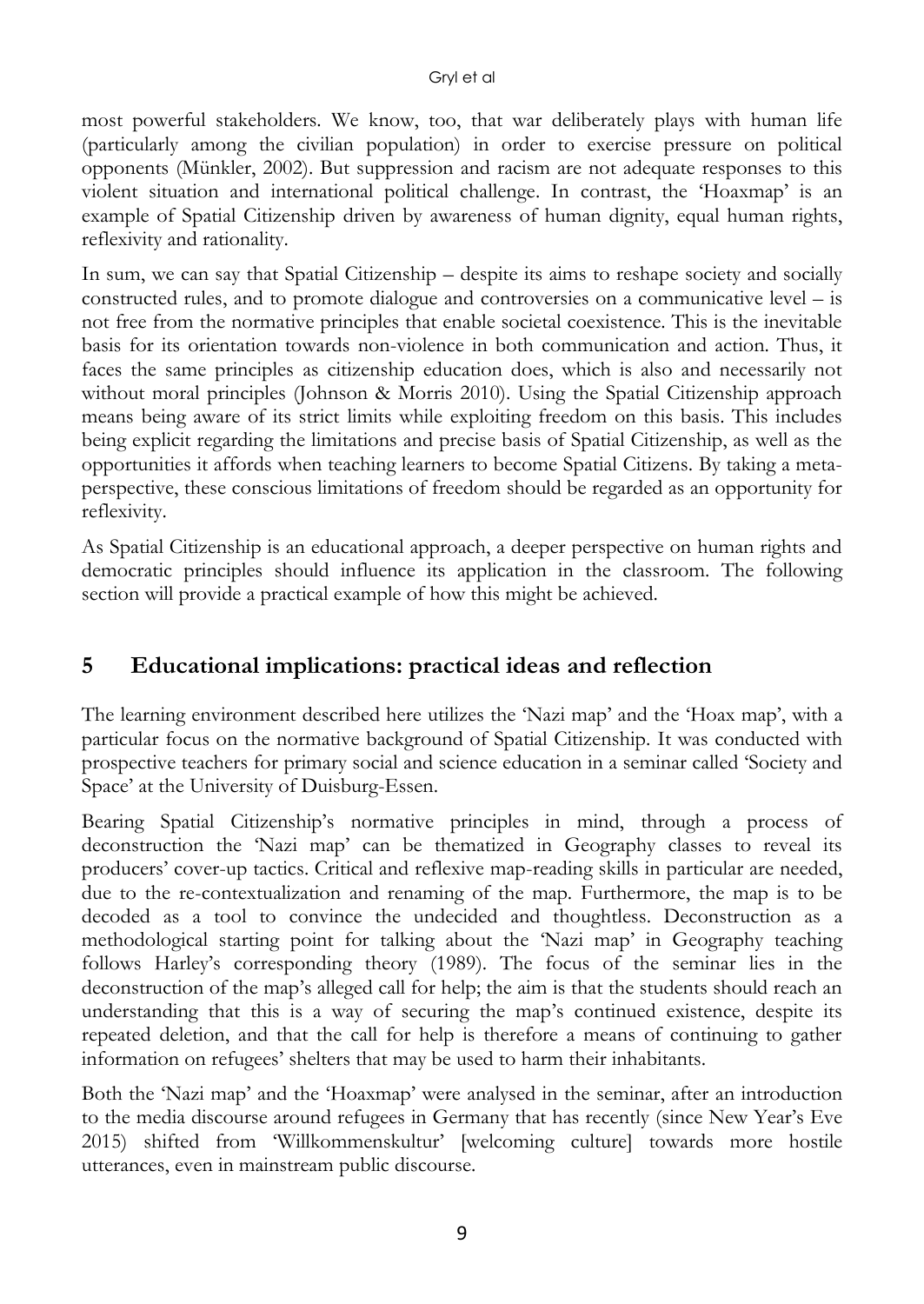#### Gryl et al

The maps were deconstructed along the following key questions:

- 1.) Who are the actors involved in the map's production; what narratives concerning others are involved?
- 2.) What are the intentions of the map's authors in disseminating the map?
- 3.) To what extent is the map capable of influencing individuals' modes of thought and action?
- 4.) Which aspects of spatial (re-)production can you find in the map? What effects do those (re-)productions have on societal cohesion and cooperation?

The method used for the map's gradual and cooperative deconstruction was 'think-pairshare' (BpB, 2012). At the beginning of the seminar, students investigated the map independently (questions 1 and 2) before discussing question 3 with a partner. Question 4 was then discussed by the entire group, also drawing on the reflexivity competence that features within education for Spatial Citizenship's (Jekel et al. 2015). Students discussed in particular the 'Nazi map''s narrative and related media discourses, and how these are represented in their own lives and lived spaces.

When deconstructing the map, students focused mainly on a critical reflection on the map's manipulative layout (cf. Monmonier, 1991) and language. They were particularly critical of the language used: in the 'Nazi map' for its rudeness and inhumanity, and in the 'Hoaxmap' for the crime reports that the map debunks. Concerning the 'Nazi map', students noted that the layout was 'overpowering' (all quotations translated by the authors) and that the map was probably 'meant to evoke fear', especially due to the choices of colour and the size of the pins (the latter, however, is a pre-determined feature of Google MyMaps). The students were in favour of the 'Hoaxmap', while they were irritated by the language of the original reports and its inequality-producing conception of human beings, which they regarded as 'highly undemocratic'. They were especially critical of the racist links that some of the original reports made between the alleged perpetrators' physical characteristics and their nationality ('seemingly southern-European', Hoaxmap, 2016).

The final step in the seminar was either to develop ideas for counter-maps or to collect new starting points for creating societal counter-narratives that could possibly be used in primary school classrooms. One group came up with the idea of creating a map that focuses on cafés or public facilities that offer language tandems, where refugees could meet local people. A similar approach was followed by Pro Asyl (2016), who published a map of refugee-support institutions after the appearance of the original 'Nazi map'. This approach really does help people in need by providing orientation towards supporting institutions. Another approach was to create a draft for a story map that focuses on the pupils' biographical background and relates refugees' lifeworlds to the students' own lifeworlds. When it comes to geomediarelated communication competences, analyzing the learners' (ideological) pre-conceptions is, however, of vital importance to decide on which methods to apply in class. It can in fact be quite helpful to allow time for intense reflection on and analysis of one's own biography and the refugees' lifeworld experiences to create a new – deeper – level of understanding and reflexivity (see Maaßen, 1996, on the subject of biographical learning).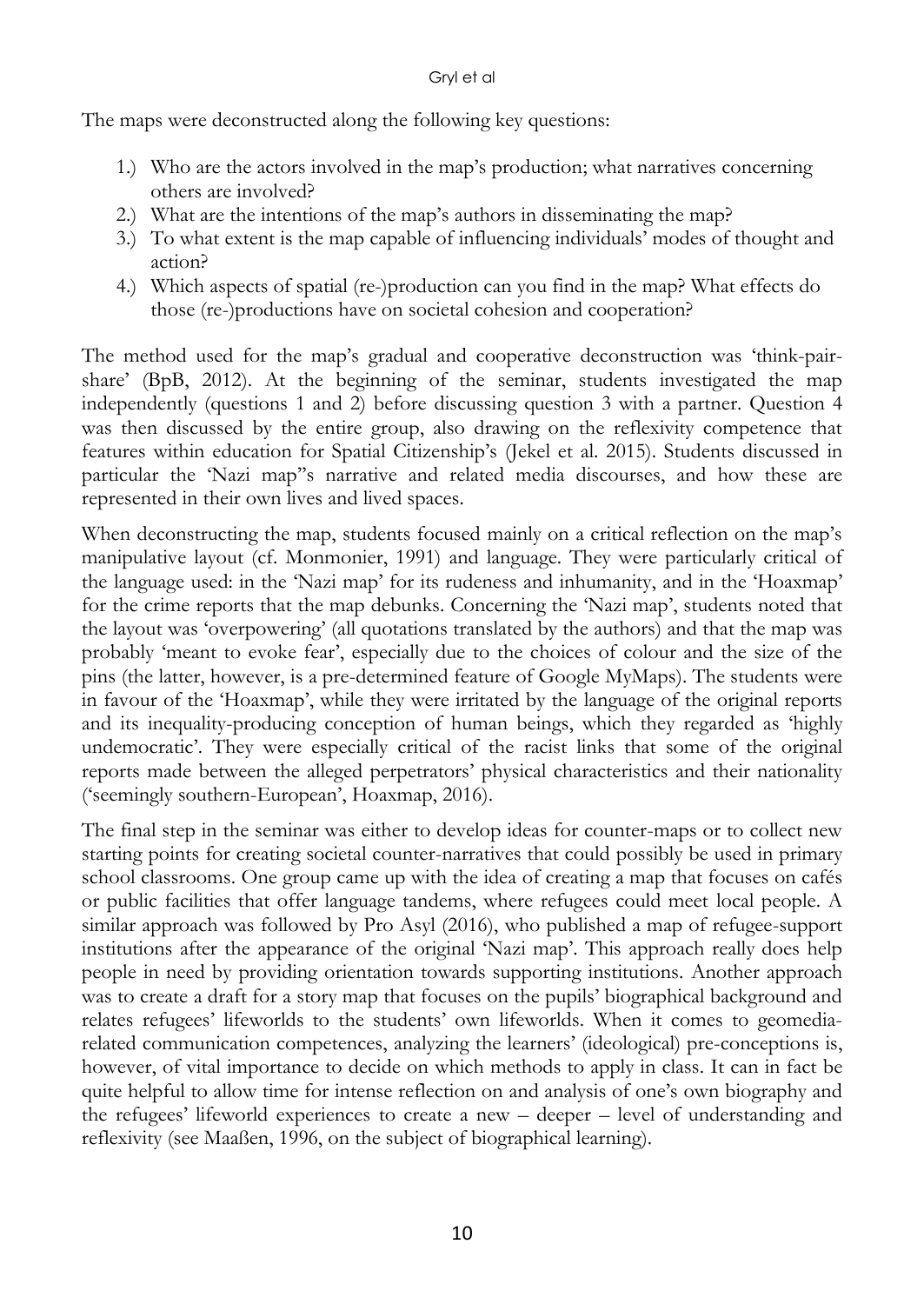### **6 Conclusions and outlook**

Based on the example of two highly political neocartography maps, this paper has provided some refinement of the theoretical principles of the Spatial Citizenship approach that already explicitly focuses on human rights and democratic concepts as foundations of mature, lay, map production. The paper has shown how this theoretical basis aims towards a humanist ideal of society and education that is closely linked to maturity and distances itself from neoliberal and populist tendencies. Thereby, Spatial Citizenship is able to provide a framework for addressing current political issues of relevance to the students' everyday lives, linking citizenship education with the deconstruction of, and communication with and about, prominent geomedia (re-)productions in Geography classes. The relevance of this approach is not limited to addressing the emergence and strengthening of right-wing populist or extremist movements: it can also be transferred to other areas where reflexive deconstruction of discourses is needed and the relevance of counter-maps is high, e.g. the debates on manmade climate change, global food crises or gender inequality. Future work will provide learning environments around these topics while constantly re-assessing the adequacy of the Spatial Citizenship's theoretical and normative background, developing it even further if necessary within the conflict area of interest, communication, activism and humanist concepts of society.

## **References**

- Adorno, T.W. (1971). Erziehung zur Mündigkeit. Vorträge und Gespräche mit Hellmut Becker 1959 bis 1969. Berlin: Suhrkamp.
- Albernathy, D. (2017). Using Geodata & Geolocation in the Social Sciences. Mapping Our Connected World. London, Thousand Oaks, New Delhi, Singapore: SAGE.
- Arab Charter on Human Rights (2006). Arab Charta on Human Rights. In: Boston University Law Journal, 24 (147), 147-164.
- Baumfeld, L. & Plicka, P. (2006). Großgruppeninterventionen das Praxisbuch. Wien: ÖAR*-*Regionalberatung GmbH.
- Bennett, W. L., Wells, C., Rank, A. (2009): Young citizens and civic learning: Two paradigms of citizenship in the digital age. In: Citizenship Studies, 13 (2), 105-120.
- Bundesministerium des Inneren (BMI) (2015): Fragen zur polizeilichen Lagebilderstellung von Anschlägen gegen Flüchtlingsunterkünfte. Drucksache 18/7000: Antwort der Bundesregierung auf die kleine Anfrage der Abgeordneten Monika Lazar, Luise Amtsberg, Volker Beck (Köln), weiterer Abgeordneter und der Fraktion BÜNDNIS 90/DIE GRÜNEN– Drucksache 18/6513 – Deutscher Bundestag. Retrieved from
	- http://dip21.bundestag.de/dip21/btd/18/070/1807000.pdf
- Bundeszentrale für politische bildung (BPB) (2012). Think-Pair-Share. Retrieved from http://www.bpb.de/lernen/grafstat/grafstat-bundestagswahl-2013/148908/think-pair-share
- Elwood, S. & K. Mitchell (2013). Another Politics Is Possible. Neogeographies, Visual Spatial Tactics, and Political For-mation. In: Cartographica, 48 (4), 275–292.
- Friz, K. (2015). Alle Asylbewerberheime auf einen Blick. Retrieved from http://www.faz.net/aktuell/feuilleton/umstrittene-karte-mit-asylbewerberheimen-auf-google-13705931.html
- Grammes, T. (2005). Kontroversität. In: Sander, W. (Ed.): Handbuch politische Bildung. Schwalbach: Wochenschau, 126-145.